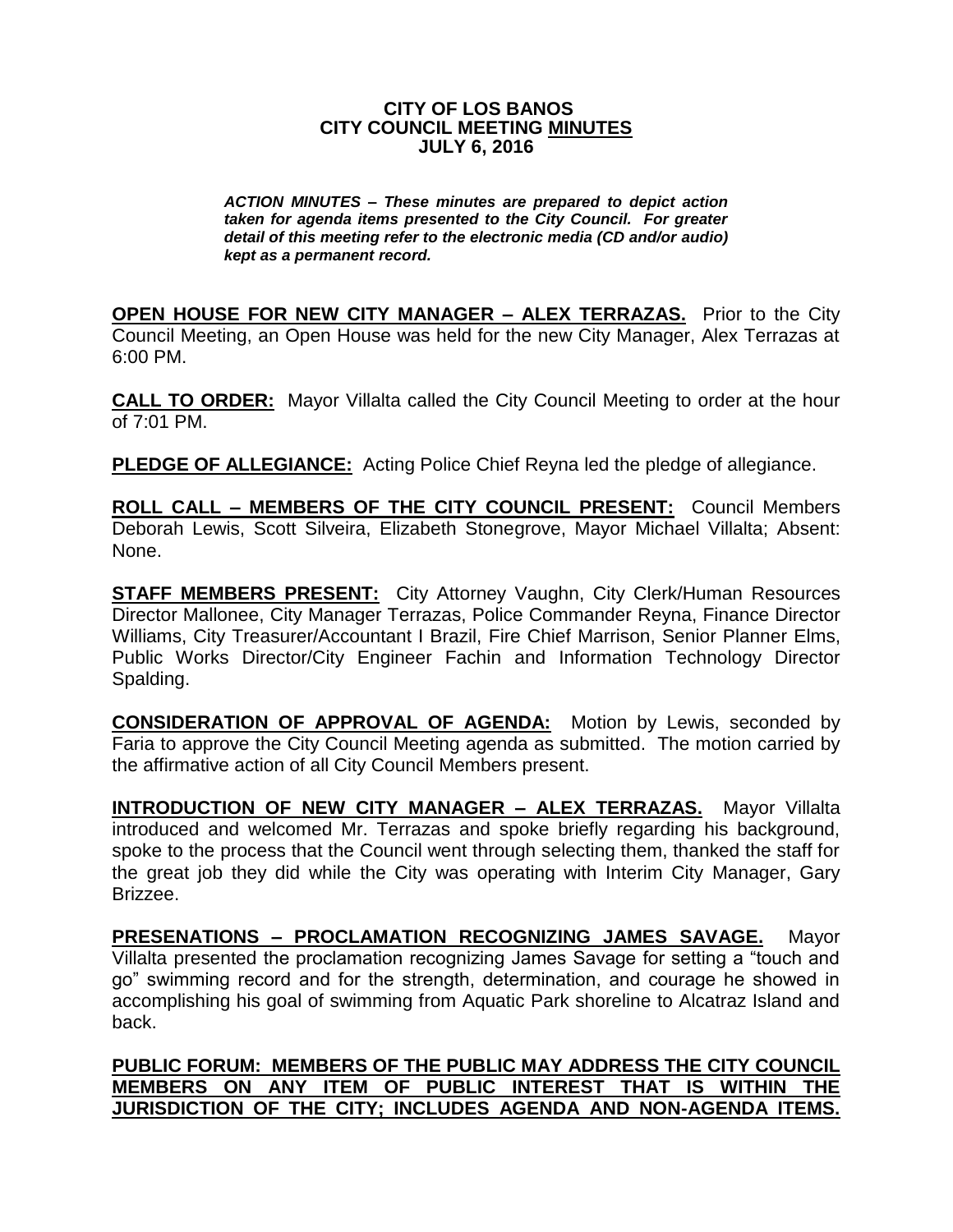**NO ACTION WILL BE TAKEN ON NON-AGENDA ITEMS. SPEAKERS ARE LIMITED TO A FIVE (5) MINUTE PRESENTATION. DETAILED GUIDELINES ARE POSTED ON THE COUNCIL CHAMBER INFORMATIONAL TABLE.** GREG HOSTETLER, Los Banos, congratulated Mr. Savage on his accomplishment, congratulated the City Council for their selection of their new City Manager, he has been well received so far, has a great staff to work with and some great leaders, and welcomed his wife Denise also, spoke regarding the 2x3 meetings the City and the Los Banos Unified School District hold and topics discussed, how important planning is for the future and annexation is part of planning which comes years before we see the end result of housing and timing is everything, fees are a very important part to the planning and housing process, noting the school fees he pays are double what is required, thanked the City for the time to speak; BERTHA FARIA, Los Banos Chamber of Commerce, welcomed the new City Manager, spoke regarding the new members of the Chamber of Commerce, the Dads Night Out Event recently held, firework sales was a successful fundraiser, Attitude in the Workplace Merced College courses, July Open Mic Night at Hooks n Ladder, Los Banos Arts Council events Jungle Book production, and the July Mixer being hosted by Santos Ford on July 28, 2016. No one else came forward to speak and the public forum was closed.

**CONSIDERATION OF APPROVAL OF CONSENT AGENDA.** Council Member Silveira requested that item 8C – City Council Resolution No. 5760 – Adopting a Revised Budget for the 2016-2017 Fiscal Year Budget as it Pertains to Increasing Expenditures in the Community & Economic Development Department by \$15,000 in Relation to Updating the Los Banos Airport Site Selection and Concept Study be pulled from the Consent Agenda for discussion and approval. Mayor Villalta requested that items 8I – City Council Resolution No. 5766 – Approving the Annual Local Transportation Fund (LTF) Claim to be Filed with Merced County Association of Governments (MCAG) for Fiscal Year 2016-2017 in the Amount of \$389,623 and 8J – City Council Resolution No. 5767 – Authorizing the City Manager to Sign a Memorandum of Understanding with the Merced County Sheriff's Department for Inmate Transportation Services be pulled from the Consent Agenda for discussion and approval.

Motion by Silveira, seconded by Stonegrove to approve the consent agenda as amended as follows: Check Register for #159896 - #160189 in the Amount of \$2,844,757.85; Measure P Oversight Committee Report; City Council Resolution No. 5760 – Adopting a Revised Budget for the 2016-2017 Fiscal Year Budget as it Pertains to Increasing Expenditures in the Community & Economic Development Department by \$15,000 in Relation to Updating the Los Banos Airport Site Selection and Concept Study; City Council Resolution No. 5761 – Approving the Quitclaim Deed from the City of Los Banos to Beardon Family Limited Partnership for the 7 Foot Wide Public Utilities Easement for Assessor's Parcel Number 424-120-007 (Located Along the Northerly Line of Mission Drive, from N. Mercey Springs Road to the Existing Mission Drive Culde-sac); City Council Resolution No. 5762 – Approving the Quitclaim Deed from the City of Los Banos to Beardon Family Limited Partnership for the ½ Street Mission Drive Right of Way for Assessor's Parcel Number 424-120-007 (Located Along Mission Drive from N. Mercey Springs Road to the Existing Mission Drive Cul-de-sac); City Council Resolution No. 5763 – Accepting a Grant of Easement from Beardon Family Limited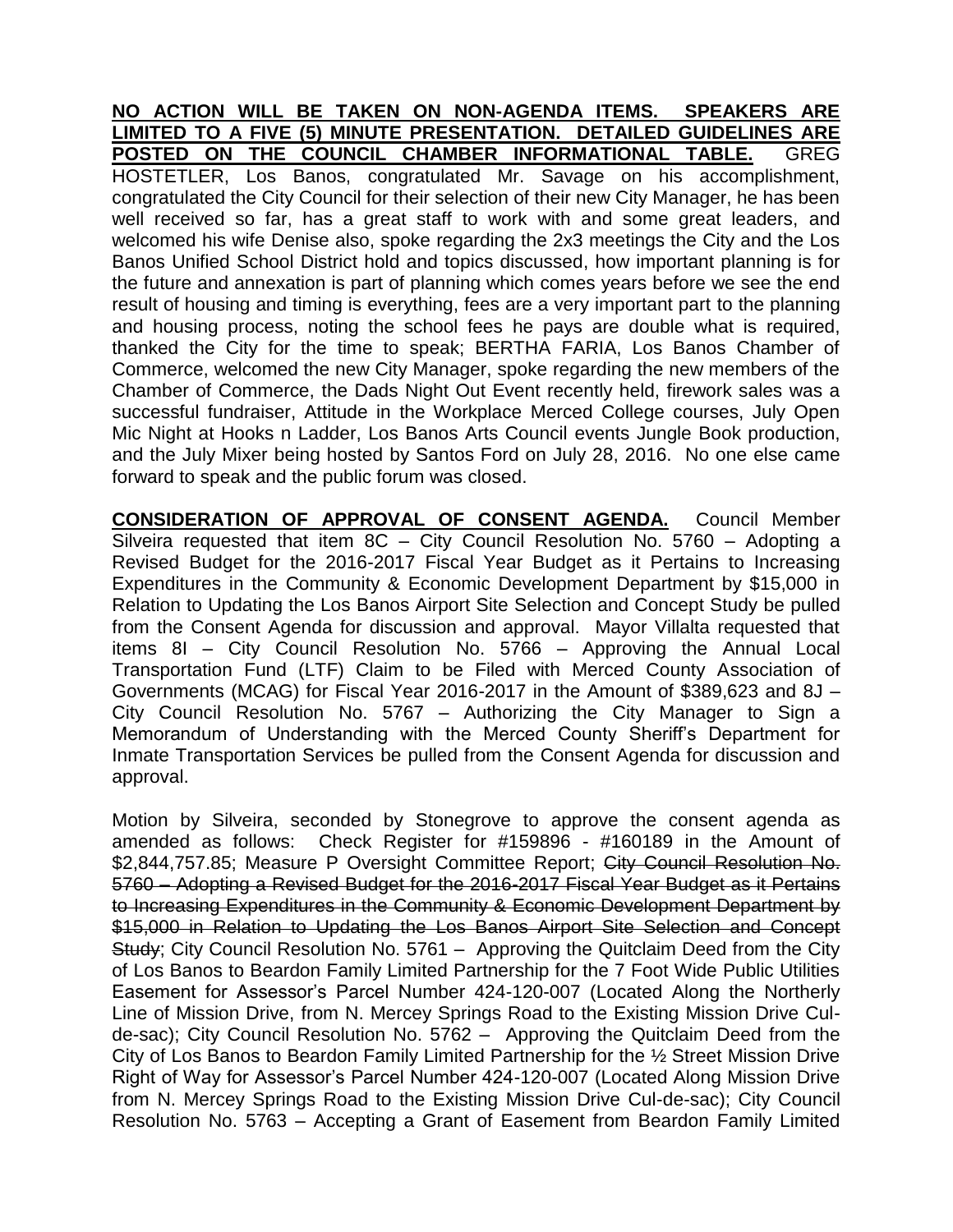Partnership for Assessor's Parcel Number 242-120-007 (Located Along the Mission Drive Cul-de-sac Right of Way and the N. Mercey Springs Road Right of Way); City Council Resolution No. 5764 – Authorizing Award of Construction Contract for Mercey Springs Sewer Line Replacement to Floyd Johnston Construction, Company, Inc. in the Amount of \$1,429,190; City Council Resolution No. 5765 – Authorizing Award of Construction Contract for F Street Storm Line to McElvany Inc. in the Amount of \$174,657.40; City Council Resolution No. 5766 - Approving the Annual Local Transportation Fund (LTF) Claim to be Filed with Merced County Association of Governments (MCAG) for Fiscal Year 2016-2017 in the Amount of \$389,623; City Council Resolution No. 5767 – Authorizing the City Manager to Sign a Memorandum of Understanding with the Merced County Sheriff's Department for Inmate Transportation Services; City Council Resolution No. 5768 - Approving Professional Services Agreement for Municipal Code Enforcement Services (CSG Consultants, Inc.) and Amending the 2016-2017 Fiscal Year Budget as it Pertains to Revenues and Expenditures in the Community Development Block Grant Fund. The motion carried by the affirmative action of all City Council Members present.

**COUNCIL RESOLUTION NO. 5760 – ADOPTING A REVISED BUDGET FOR THE 2016-2017 FISCAL YEAR BUDGET AS IT PERTAINS TO INCREASING EXPENDITURES IN THE COMMUNITY & ECONOMIC DEVELOPMENT DEPARTMENT BY \$15,000 IN RELATION TO UPDATING THE LOS BANOS AIRPORT SITE SELECTION AND CONCEPT STUDY.** Council Member Silveira inquired as to if the amount was \$15,000 or \$150,000 as stated in the staff report. Finance Director Williams stated that the correct amount is \$150,000.

Motion by Silveira, seconded by Stonegrove to approve City Council Resolution No. 5760 – Adopting a Revised Budget for the 2016-2017 Fiscal Year Budget as it Pertains to Increasing Expenditures in the Community & Economic Development Department by \$15,000 *\$150,000* in Relation to Updating the Los Banos Airport Site Selection and Concept Study. The motion carried by the affirmative action of all City Council Members present.

**CITY COUNCIL RESOLUTION NO. 5766 – APPROVING THE ANNUAL LOCAL TRANSPORTATION FUND (LTF) CLAIM TO BE FILED WITH MERCED COUNTY ASSOCIATION OF GOVERNMENTS (MCAG) FOR FISCAL YEAR 2016-2017 IN THE AMOUNT OF \$389,623.** Public Works Director/City Engineer Fachin presented the staff report.

Mayor Villalta asked Senior Planner Elms to speak regarding City Council Resolution No. 5768 – Approving Professional Services Agreement for Municipal Code Enforcement Services (CSG Consultants, Inc.) and Amending the 2016-2017 Fiscal Year Budget as it Pertains to Revenues and Expenditures in the Community Development Block Grant Fund.

**CITY COUNCIL RESOLUTION NO. 5767 – AUTHORIZING THE CITY MANAGER TO SIGN A MEMORANDUM OF UNDERSTANDING WITH THE MERCED COUNTY SHERIFF'S DEPARTMENT FOR INMATE TRANSPORTATION SERVICES.** No report given, this item was pulled from the Consent Agenda by mistake.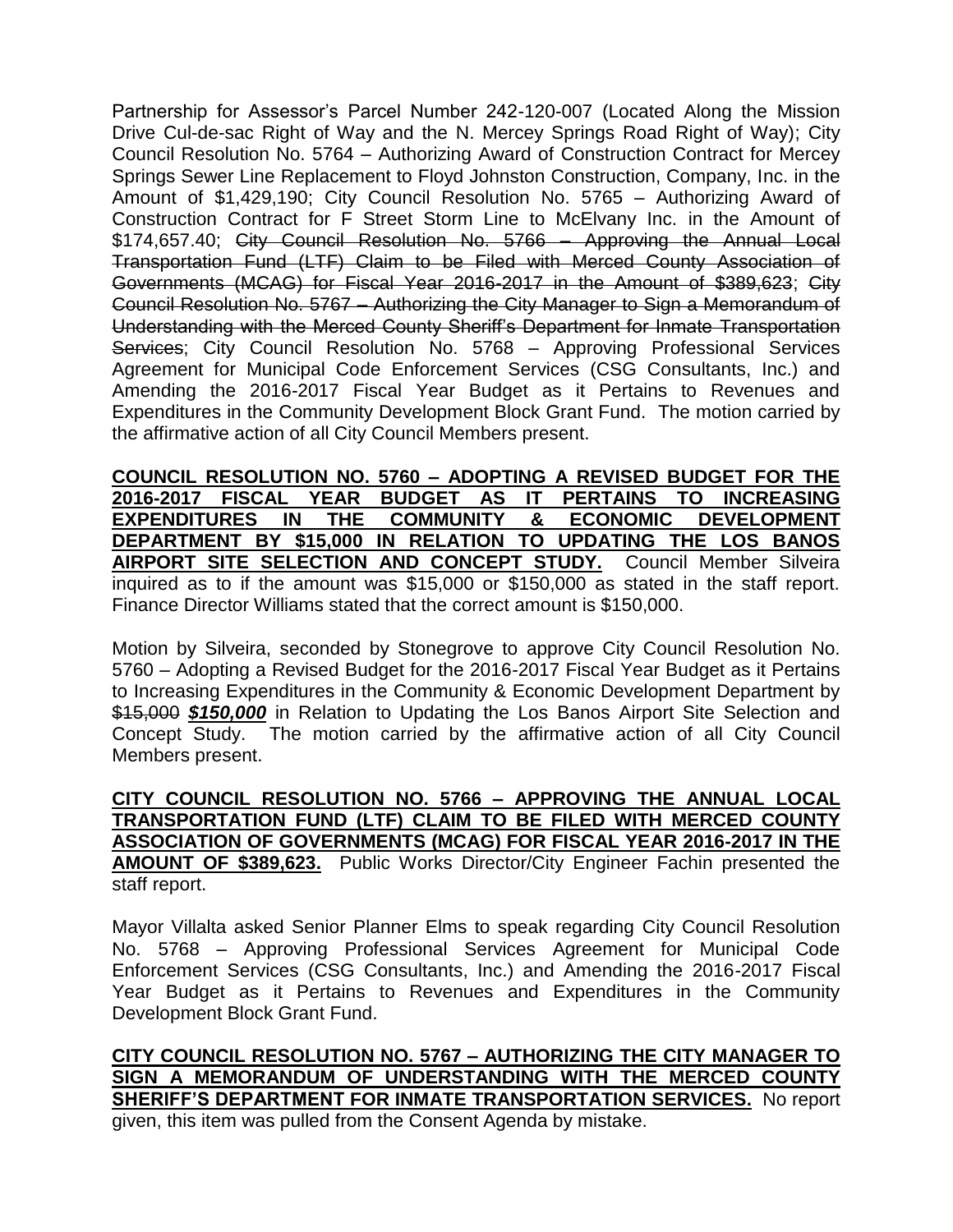Motion by Villalta, seconded by Stonegrove to adopt City Council Resolution No. 5766 – Approving the Annual Local Transportation Fund (LTF) Claim to be Filed with Merced County Association of Governments (MCAG) for Fiscal Year 2016-2017 in the Amount of \$389,623 and City Council Resolution No. 5767 – Authorizing the City Manager to Sign a Memorandum of Understanding with the Merced County Sheriff's Department for Inmate Transportation Services. The motion carried by the affirmative action of all City Council Members present.

**PUBLIC HEARING – TO RECEIVE PUBLIC COMMENT REGARDING THE EDWARD BYRNE MEMORIAL JUSTICE ASSISTANCE GRANT (JAG).** Police Commander Reyna presented the staff report.

Mayor Villalta opened the public hearing. No one came forward to speak and the public hearing was closed.

No action taken, just an opportunity for public comment.

**PUBLIC HEARING – TO RECEIVE PUBLIC COMMENT AND CONSIDERATION OF CONDITIONAL USE PERMIT TO ALLOW THE USE OF A TYPE 20 ALCOHOL LICENSE FOR THE OFF-SALE OF BEER AND WINE FOR THE 99 CENT STORE LOCATED AT 1209 W. PACHECO BOULEVARD, APN 431-141-020; CITY COUNCIL RESOLUTION NO. 5769 – APPROVING CONDITIONAL USE PERMIT #2016-09 FOR THE USE OF A TYPE 20 ALCOHOL LICENSE FOR THE OFF-SALE OF BEER AND WINE FOR THE 99 CENT STORE LOCATED AT 1209 WEST PACHECO BOULEVARD.** Senior Planner Elms presented the staff report.

Mayor Villalta opened the public hearing. No one came forward to speak and the public hearing was closed.

Motion by Faria, seconded by Stonegrove to adopt City Council Resolution No. 5769 – Approving Conditional Use Permit #2016-09 for the Use of a Type 20 Alcohol License for the Off-Sale of Beer and Wine for the 99 Cent Store Located at 1209 West Pacheco Boulevard. The motion carried by the affirmative action of all Council Members present.

**PUBLIC HEARING – TO RECEIVE PUBLIC COMMENT AND CONSIDERATION OF CONDITIONAL USE PERMIT TO ALLOW THE USE OF A TYPE 20 ALCOHOL LICENSE FOR THE OFF-SALE OF BEER AND WINE FOR WINDECKER INC./CHEVRON FUEL STATION LOCATED AT 2270 PACHECO BOULEVARD, APN 428-160-016; CITY COUNCIL RESOLUTION NO. 5770 – APPROVING CONDITIONAL USE PERMIT #2016-15 FOR THE OFF-SALE OF BEER AND WINE FOR WINDECKER INC. LOCATED ON THE NORTHWEST CORNER OF PACHECO BOULEVARD AND WARD ROAD.** Senior Planner Elms presented the staff report.

Mayor Villalta opened the public hearing. No one came forward to speak and the public hearing was closed.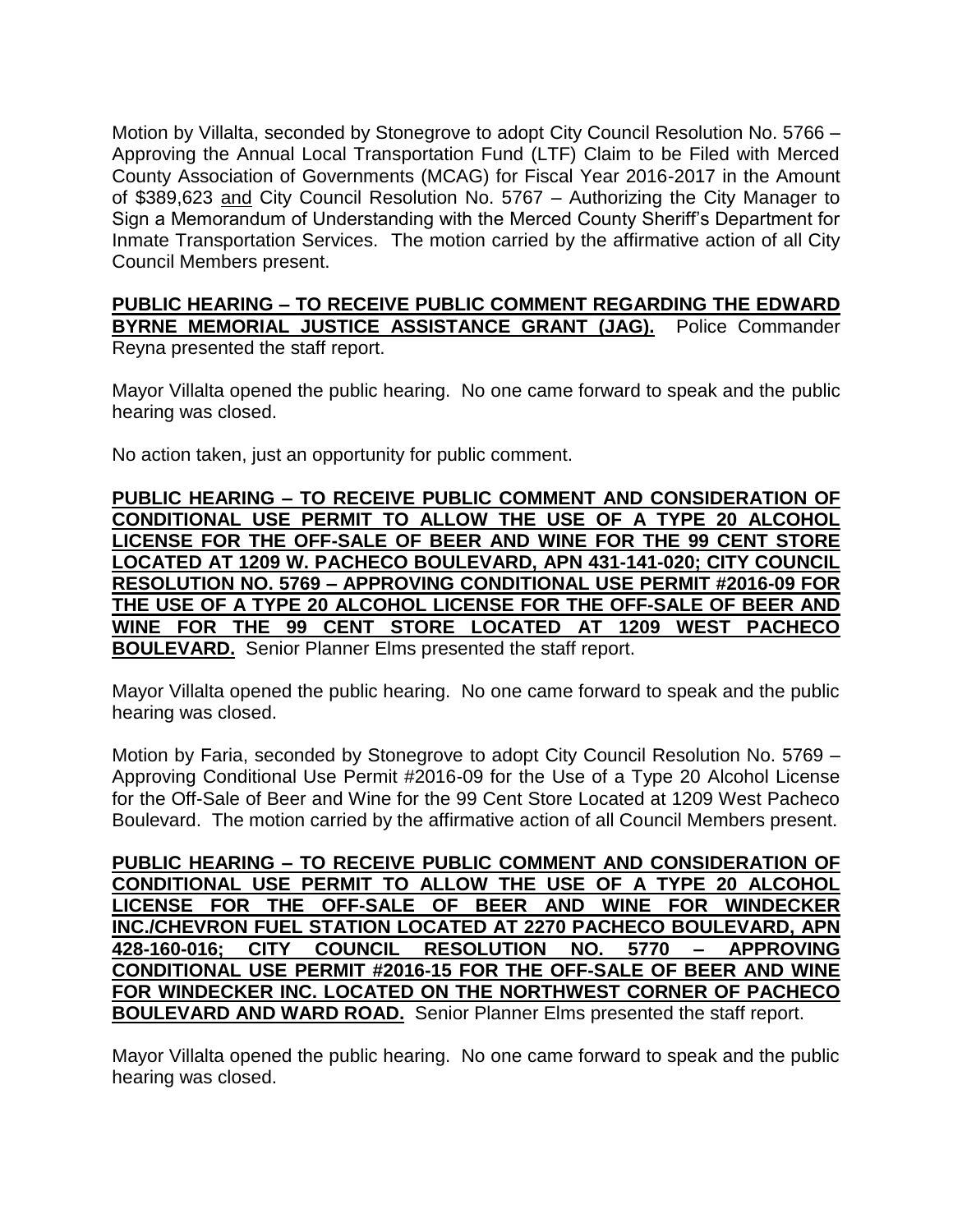There was Council Member discussion regarding being happy to see that Windecker is putting a fueling station on this side of town and excited to see the new automation/technology at this service station.

Motion by Silveira, seconded by Faria to adopt City Council Resolution No. 5770 – Approving Conditional Use Permit #2016-15 for the Off-Sale of Beer and Wine for Windecker Inc. Located on the Northwest Corner of Pacheco Boulevard and Ward Road. The motion carried by the affirmative action of all Council Members present.

## **CONSIDERATION OF INSERTING FLYERS (ENGLISH & SPANISH) IN THE CITY'S UTILITY BILLS TO INFORM CINTIZENS OF THE NEWLY PASSED ORDIANNCE REGARDING GARAGE SALE REGISTRATIONS.** Finance Director Williams presented the staff report.

There was Council Member and staff discussion regarding the addition of the new code enforcement officer services through a grant, mitigating the problem we have with garage sales, the CDBG grant is for a targeted area and the problem is all over Los Banos, trying the advertising efforts and bring back the issue in 90 days to see if the problem is under control, it's a situation that has gotten overwhelming, in September we will see if there are any other ideas for mitigating and if the weekend code enforcement officer will help mitigate the problems, and the message box on the utility bill is an option also to put a special message in there about garage sales.

By consensus, direction given to staff to do the things stated in the staff report as presented by Finance Director Williams.

Motion by Lewis, seconded by Faria to bring back for a status update for September 7, 2016. The motion carried by the affirmative action of all Council Members present.

**ADVISEMENT OF PUBLIC NOTICES (One Reports).** Senior Planner Elms stated that there will be a public hearing at the Planning Commission Meeting on July 13, 2016 to consider a Annexation and Prezone #2014-01, General Plan Amendment #2015-03, Pre-Annexation Development Agreement, and associated Mitigated Negative Declaration (SCH #2015061056) for Presidential Estates East Area Plan and Annexation located north of Pioneer Road, west of Mercey Springs Road and east of Eleventh Street.

**CITY MANAGER REPORT.** City Manager Terrazas thanked everyone for the warm welcome and reception, especially thanking the City Council for the confidence and looking forward to working with everyone.

## **CITY COUNCIL MEMBER REPORTS.**

**ELIZABETH STONEGROVE:** Welcomed the new City Manager, Alex Terrazas.

**TOM FARIA:** Welcomed Alex to the meeting and to Los Banos, exciting times in Los Banos, a great time to be in Los Banos, how he spent the last 2 weeks in Toronto, Canada and spoke regarding his observations, town squares, community activities,